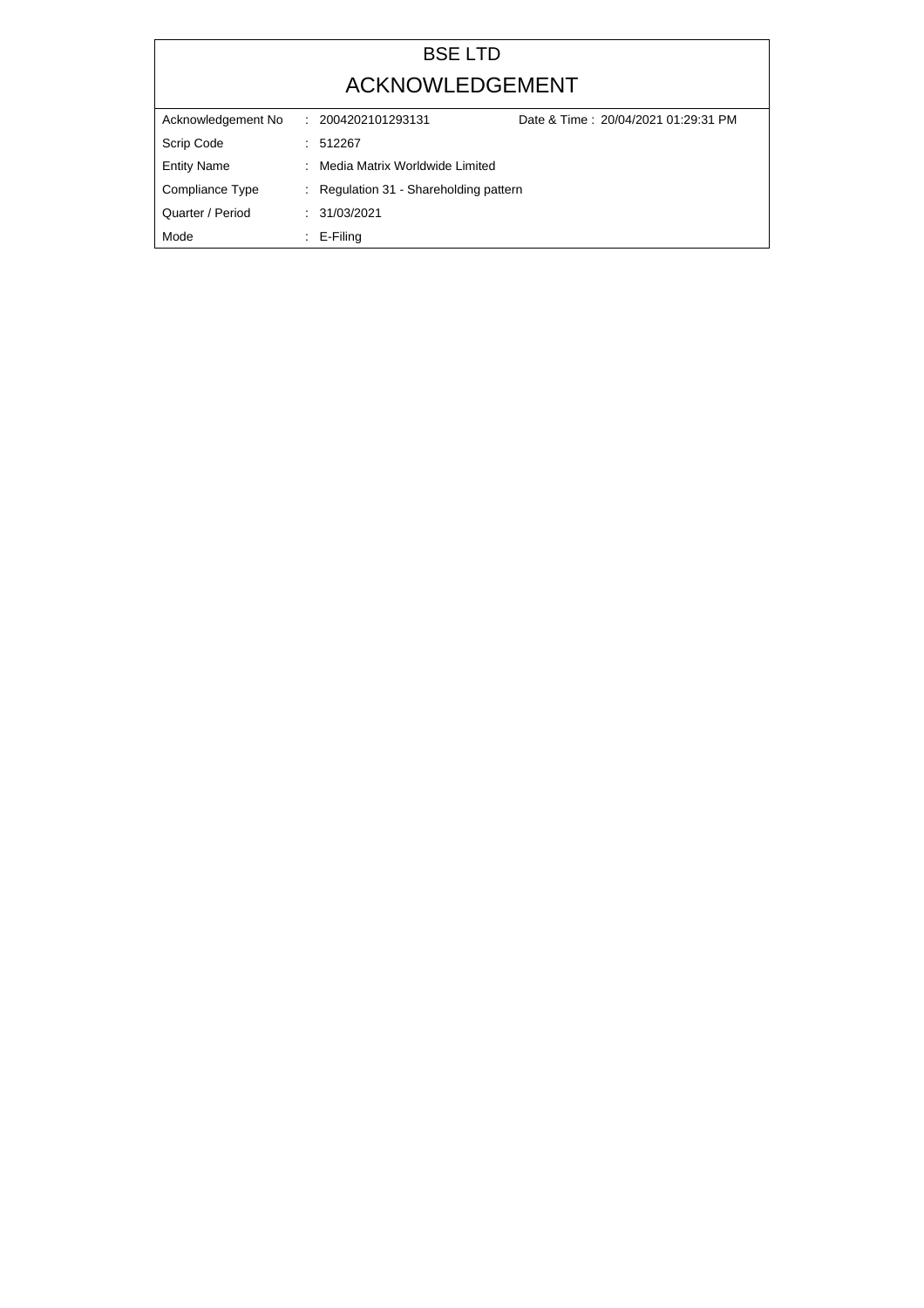| General information about company |  |  |  |
|-----------------------------------|--|--|--|
|-----------------------------------|--|--|--|

| OCHCLAI HIIOI MAUON ADOUL COMPANY                                                          |                                |  |  |  |  |  |  |
|--------------------------------------------------------------------------------------------|--------------------------------|--|--|--|--|--|--|
| Scrip code                                                                                 | 512267                         |  |  |  |  |  |  |
| NSE Symbol                                                                                 | Not Applicable                 |  |  |  |  |  |  |
| <b>MSEI</b> Symbol                                                                         | Not Applicable                 |  |  |  |  |  |  |
| <b>ISIN</b>                                                                                | INE200D01020                   |  |  |  |  |  |  |
| Name of the company                                                                        | Media Matrix Worldwide Limited |  |  |  |  |  |  |
| Whether company is SME                                                                     | No                             |  |  |  |  |  |  |
| Class of Security                                                                          | <b>Equity Shares</b>           |  |  |  |  |  |  |
| Type of report                                                                             | Quarterly                      |  |  |  |  |  |  |
| Quarter Ended / Half year ended/Date of Report (For Prelisting / Allotment)                | 31-03-2021                     |  |  |  |  |  |  |
| Date of allotment / extinguishment (in case Capital Restructuring selected) / Listing Date |                                |  |  |  |  |  |  |
| Shareholding pattern filed under                                                           | Regulation $31(1)(b)$          |  |  |  |  |  |  |
| Whether the listed entity is Public Sector Undertaking (PSU)?                              | No                             |  |  |  |  |  |  |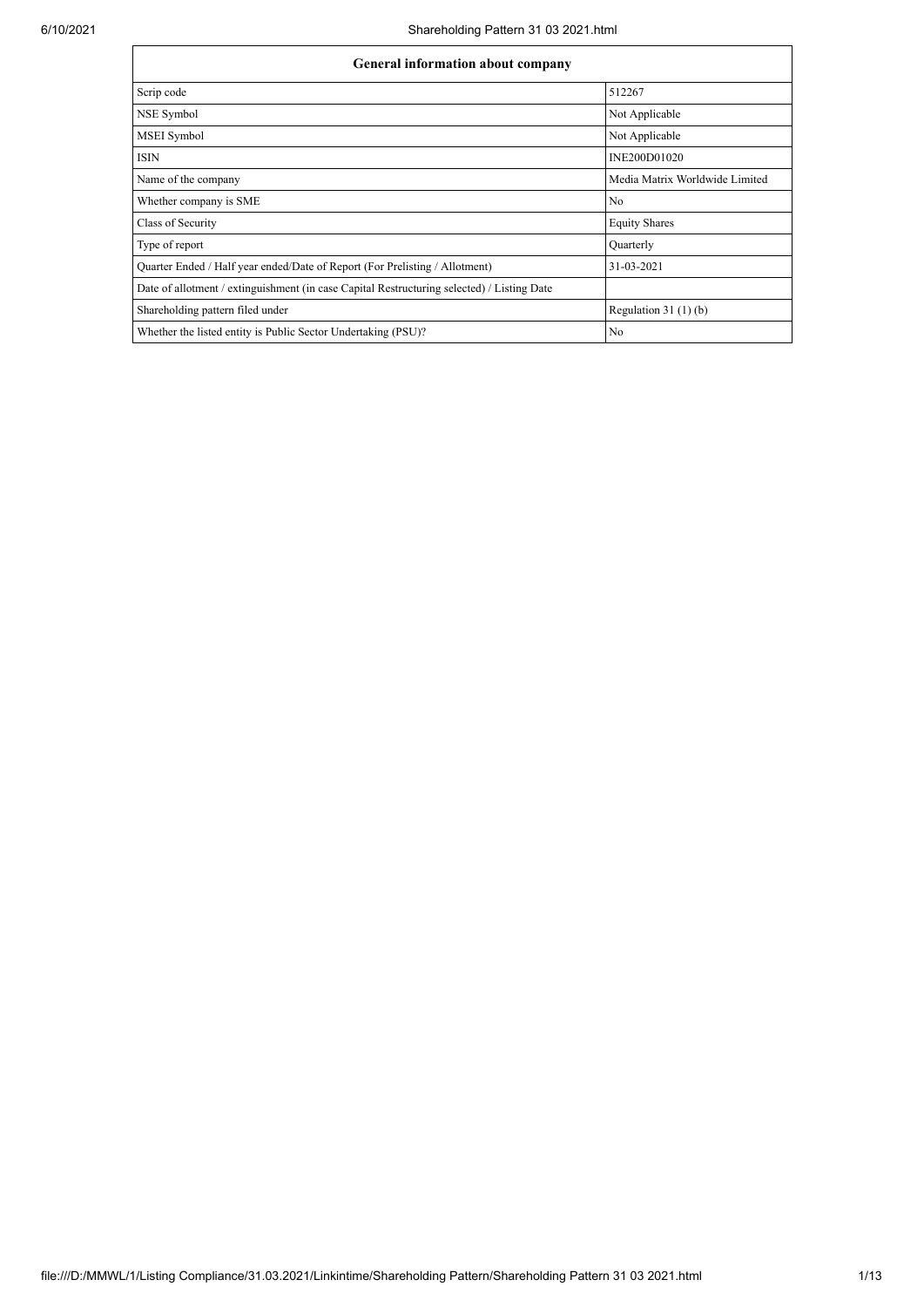|                | <b>Declaration</b>                                                                        |                |                                |                       |                             |  |  |  |
|----------------|-------------------------------------------------------------------------------------------|----------------|--------------------------------|-----------------------|-----------------------------|--|--|--|
| Sr.<br>No.     | Particular                                                                                | Yes/No         | Promoter and<br>Promoter Group | Public<br>shareholder | Non Promoter-<br>Non Public |  |  |  |
|                | Whether the Listed Entity has issued any partly paid up shares?                           | No.            | N <sub>0</sub>                 | N <sub>0</sub>        | N <sub>0</sub>              |  |  |  |
| $\overline{2}$ | Whether the Listed Entity has issued any Convertible Securities                           | No             | N <sub>o</sub>                 | No                    | N <sub>o</sub>              |  |  |  |
| 3              | Whether the Listed Entity has issued any Warrants?                                        | N <sub>0</sub> | N <sub>0</sub>                 | N <sub>0</sub>        | N <sub>0</sub>              |  |  |  |
| $\overline{4}$ | Whether the Listed Entity has any shares against which<br>depository receipts are issued? | No             | N <sub>o</sub>                 | No                    | N <sub>o</sub>              |  |  |  |
| 5              | Whether the Listed Entity has any shares in locked-in?                                    | N <sub>o</sub> | N <sub>0</sub>                 | N <sub>0</sub>        | N <sub>0</sub>              |  |  |  |
| 6              | Whether any shares held by promoters are pledge or otherwise<br>encumbered?               | Yes            | Yes                            |                       |                             |  |  |  |
|                | Whether company has equity shares with differential voting<br>rights?                     | N <sub>0</sub> | N <sub>0</sub>                 | N <sub>0</sub>        | N <sub>0</sub>              |  |  |  |
| 8              | Whether the listed entity has any significant beneficial owner?                           | <b>Yes</b>     |                                |                       |                             |  |  |  |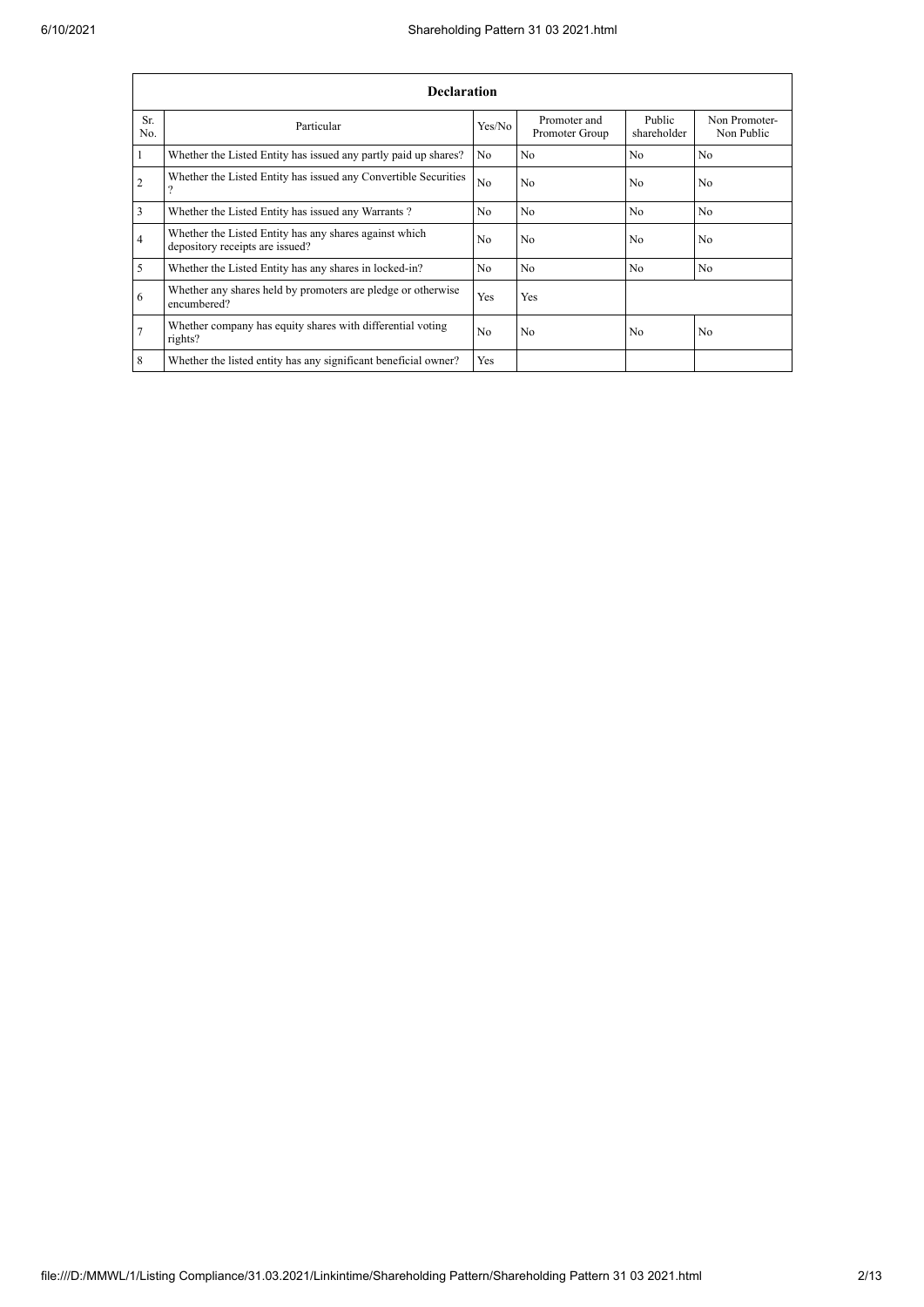7

| Table I - Summary Statement holding of specified securities |                                           |                                  |                                  |                       |                          |                                                               |                                                                                                                                         |                                                                  |               |            |                     |
|-------------------------------------------------------------|-------------------------------------------|----------------------------------|----------------------------------|-----------------------|--------------------------|---------------------------------------------------------------|-----------------------------------------------------------------------------------------------------------------------------------------|------------------------------------------------------------------|---------------|------------|---------------------|
|                                                             | Category                                  |                                  | No. of fully                     | No.<br>Of<br>Partly   | No. Of<br>shares         | Total nos.<br>shares held<br>$(VII) =$<br>$(IV)+(V)+$<br>(VI) | Shareholding<br>as a % of<br>total no. of<br>shares<br><i>(calculated</i><br>as per<br>SCRR,<br>1957) (VIII)<br>As a % of<br>$(A+B+C2)$ | Number of Voting Rights held in each class<br>of securities (IX) |               |            |                     |
| Category<br>of<br>(1)<br>(II)                               | shareholder                               | Nos. Of<br>shareholders<br>(III) | paid up<br>equity<br>shares held | paid-<br>up<br>equity | underlying<br>Depository |                                                               |                                                                                                                                         | No of Voting (XIV) Rights                                        |               |            | Total as a          |
|                                                             |                                           |                                  | (IV)                             | shares<br>held<br>(V) | Receipts<br>(VI)         |                                                               |                                                                                                                                         | Class eg: X                                                      | Class<br>eg:y | Total      | $%$ of<br>$(A+B+C)$ |
| (A)                                                         | Promoter<br>&<br>Promoter<br>Group        | 3                                | 687759918                        |                       |                          | 687759918                                                     | 60.72                                                                                                                                   | 687759918                                                        |               | 687759918  | 60.72               |
| (B)                                                         | Public                                    | 3828                             | 444982301                        |                       |                          | 444982301                                                     | 39.28                                                                                                                                   | 444982301                                                        |               | 444982301  | 39.28               |
| (C)                                                         | Non.<br>Promoter-<br>Non Public           |                                  |                                  |                       |                          |                                                               |                                                                                                                                         |                                                                  |               |            |                     |
| (C1)                                                        | <b>Shares</b><br>underlying<br><b>DRs</b> |                                  |                                  |                       |                          |                                                               |                                                                                                                                         |                                                                  |               |            |                     |
| (C2)                                                        | Shares held<br>by<br>Employee<br>Trusts   |                                  |                                  |                       |                          |                                                               |                                                                                                                                         |                                                                  |               |            |                     |
|                                                             | Total                                     | 3831                             | 1132742219                       |                       |                          | 1132742219                                                    | 100                                                                                                                                     | 1132742219                                                       |               | 1132742219 | 100                 |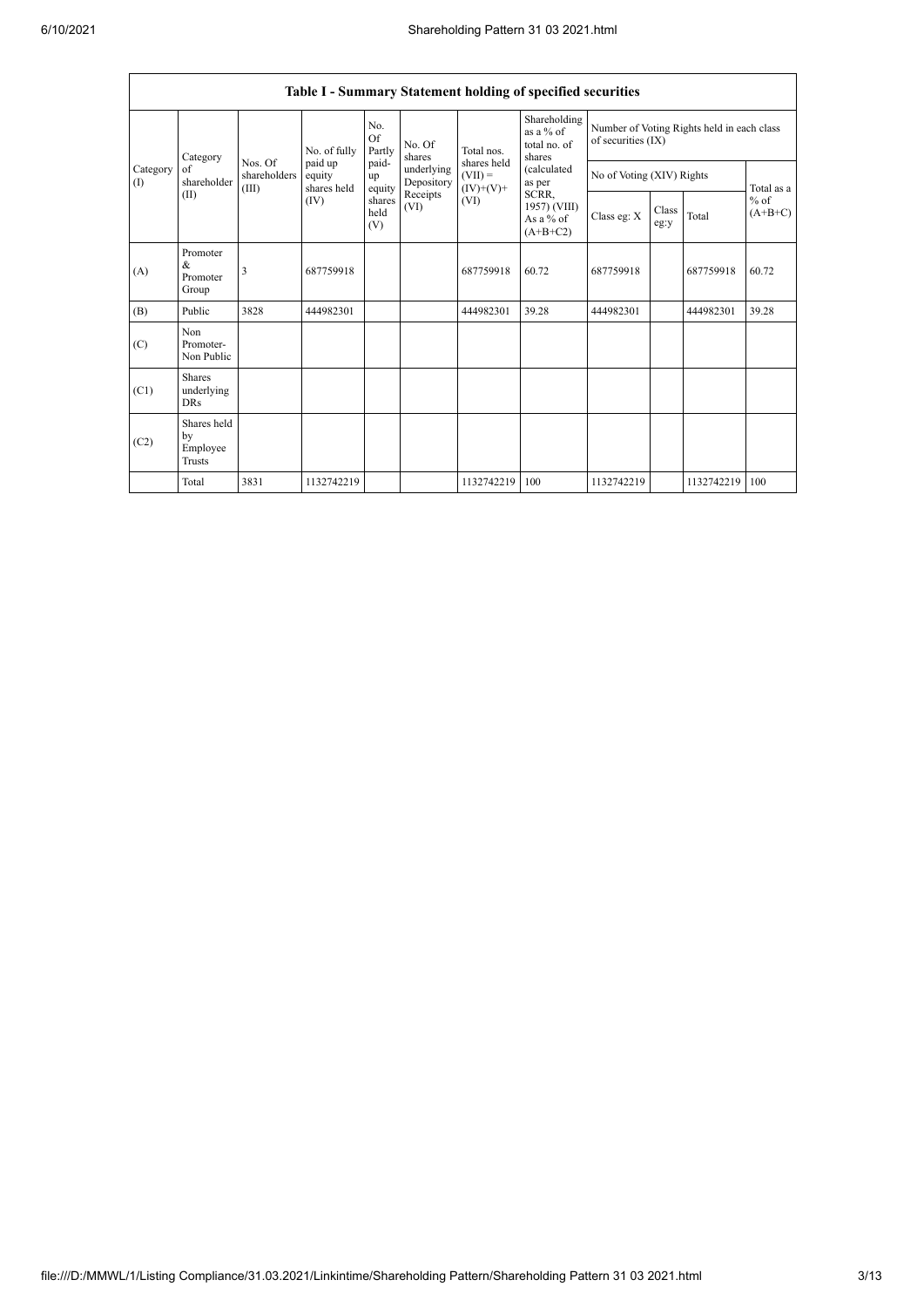|          | Table I - Summary Statement holding of specified securities |                                                    |                                                  |                                                                 |                                                                                           |                                        |                                                  |                                                                     |                                                         |                                           |
|----------|-------------------------------------------------------------|----------------------------------------------------|--------------------------------------------------|-----------------------------------------------------------------|-------------------------------------------------------------------------------------------|----------------------------------------|--------------------------------------------------|---------------------------------------------------------------------|---------------------------------------------------------|-------------------------------------------|
| Category | Category<br>of                                              | No. Of<br>No. of<br>Shares<br>Shares<br>Underlying |                                                  | No. Of<br><b>Shares</b><br>Underlying<br>Outstanding            | Shareholding, as a<br>% assuming full<br>conversion of<br>convertible<br>securities (as a | Number of<br>Locked in<br>shares (XII) |                                                  | Number of Shares<br>pledged or<br>otherwise<br>encumbered<br>(XIII) |                                                         | Number of<br>equity shares                |
| (I)      | shareholder<br>(II)                                         | Outstanding<br>convertible<br>securities<br>(X)    | Underlying<br>Outstanding<br>Warrants<br>$(X_i)$ | convertible<br>securities and<br>No. Of<br>Warrants (Xi)<br>(a) | percentage of<br>diluted share<br>capital) (XI)=<br>$(VII)+(X)$ As a %<br>of $(A+B+C2)$   | No.<br>(a)                             | As a<br>$%$ of<br>total<br>Shares<br>held<br>(b) | No. (a)                                                             | As a<br>$%$ of<br>total<br><b>Shares</b><br>held<br>(b) | held in<br>dematerialized<br>form $(XIV)$ |
| (A)      | Promoter<br>&<br>Promoter<br>Group                          |                                                    |                                                  |                                                                 | 60.72                                                                                     |                                        |                                                  | 32671700 4.75                                                       |                                                         | 687759918                                 |
| (B)      | Public                                                      |                                                    |                                                  |                                                                 | 39.28                                                                                     |                                        |                                                  |                                                                     |                                                         | 444981894                                 |
| (C)      | Non<br>Promoter-<br>Non Public                              |                                                    |                                                  |                                                                 |                                                                                           |                                        |                                                  |                                                                     |                                                         |                                           |
| (C1)     | Shares<br>underlying<br><b>DRs</b>                          |                                                    |                                                  |                                                                 |                                                                                           |                                        |                                                  |                                                                     |                                                         |                                           |
| (C2)     | Shares held<br>by<br>Employee<br>Trusts                     |                                                    |                                                  |                                                                 |                                                                                           |                                        |                                                  |                                                                     |                                                         |                                           |
|          | Total                                                       |                                                    |                                                  |                                                                 | 100                                                                                       |                                        |                                                  | 32671700 2.88                                                       |                                                         | 1132741812                                |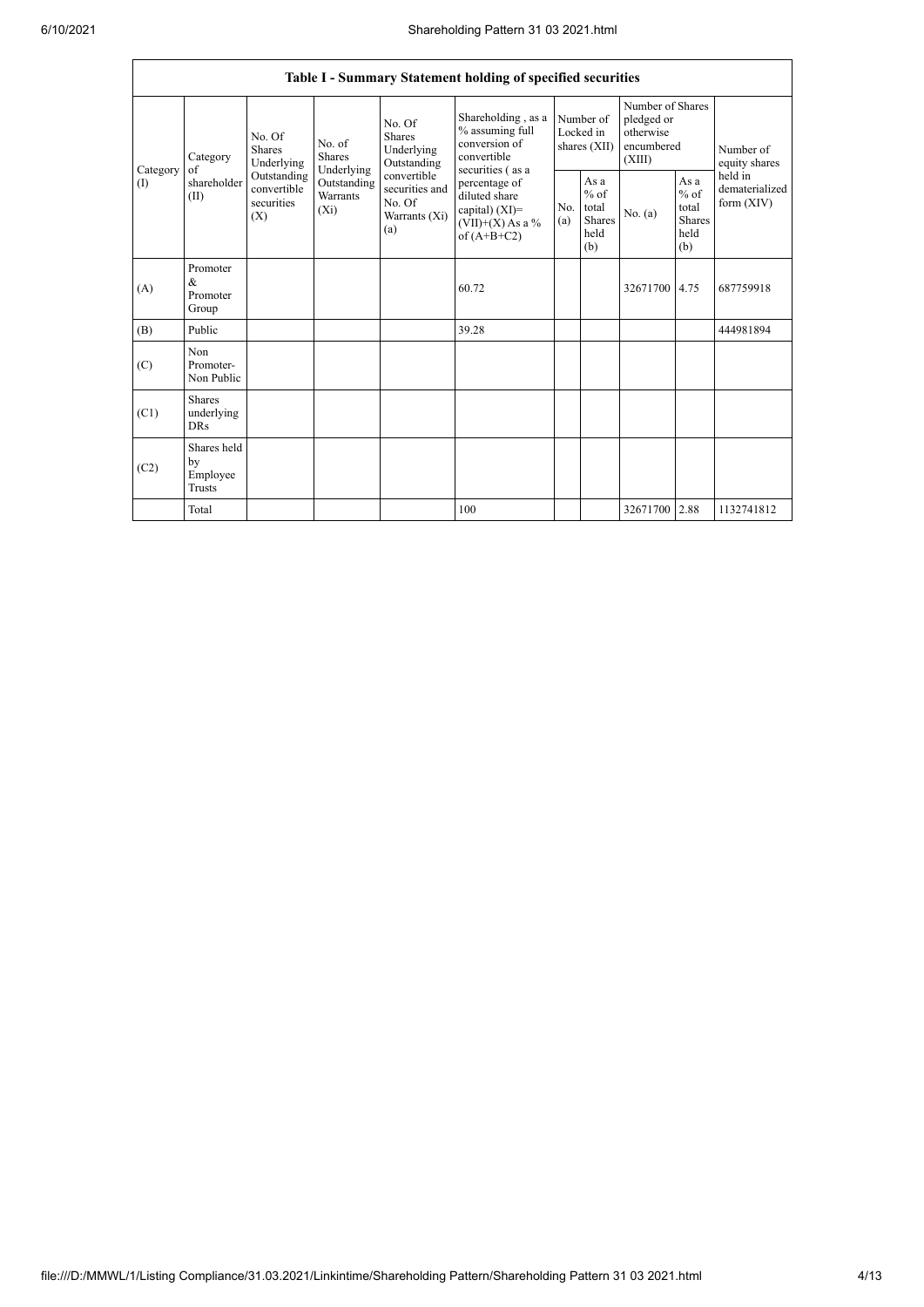|                                                                                                | Table II - Statement showing shareholding pattern of the Promoter and Promoter Group                                |                         |                                   |                                 |                                    |                                                       |                                                  |                           |               |                                      |                                 |
|------------------------------------------------------------------------------------------------|---------------------------------------------------------------------------------------------------------------------|-------------------------|-----------------------------------|---------------------------------|------------------------------------|-------------------------------------------------------|--------------------------------------------------|---------------------------|---------------|--------------------------------------|---------------------------------|
|                                                                                                |                                                                                                                     |                         |                                   | No.<br>Of                       | No. Of                             |                                                       | Shareholding<br>as a % of<br>total no. of        | class of securities (IX)  |               | Number of Voting Rights held in each |                                 |
| Sr.                                                                                            | Category &<br>Name of the                                                                                           | Nos. Of<br>shareholders | No. of fully<br>paid up<br>equity | Partly<br>paid-<br>up           | shares<br>underlying<br>Depository | Total nos.<br>shares held<br>$(VII) =$<br>$(IV)+(V)+$ | shares<br>(calculated<br>as per                  | No of Voting (XIV) Rights |               |                                      | Total<br>as a %                 |
|                                                                                                | Shareholders (I)                                                                                                    | (III)                   | shares held<br>(IV)               | equity<br>shares<br>held<br>(V) | Receipts<br>(VI)                   | (VI)                                                  | SCRR,<br>1957) (VIII)<br>As a % of<br>$(A+B+C2)$ | Class eg: X               | Class<br>eg:y | Total                                | of<br>Total<br>Voting<br>rights |
| A                                                                                              | Table II - Statement showing shareholding pattern of the Promoter and Promoter Group                                |                         |                                   |                                 |                                    |                                                       |                                                  |                           |               |                                      |                                 |
| (1)                                                                                            | Indian                                                                                                              |                         |                                   |                                 |                                    |                                                       |                                                  |                           |               |                                      |                                 |
| (a)                                                                                            | Individuals/Hindu<br>undivided Family                                                                               | $\mathbf{1}$            | 2326166                           |                                 |                                    | 2326166                                               | 0.21                                             | 2326166                   |               | 2326166                              | 0.21                            |
| (d)                                                                                            | Any Other<br>(specify)                                                                                              | $\sqrt{2}$              | 685433752                         |                                 |                                    | 685433752                                             | 60.51                                            | 685433752                 |               | 685433752                            | 60.51                           |
| Sub-Total<br>(A)(1)                                                                            |                                                                                                                     | 3                       | 687759918                         |                                 |                                    | 687759918                                             | 60.72                                            | 687759918                 |               | 687759918                            | 60.72                           |
| (2)                                                                                            | Foreign                                                                                                             |                         |                                   |                                 |                                    |                                                       |                                                  |                           |               |                                      |                                 |
| Total<br>Shareholding<br>of Promoter<br>and<br>Promoter<br>Group $(A)=$<br>$(A)(1)+(A)$<br>(2) |                                                                                                                     | 3                       | 687759918                         |                                 |                                    | 687759918                                             | 60.72                                            | 687759918                 |               | 687759918                            | 60.72                           |
| B                                                                                              | Table III - Statement showing shareholding pattern of the Public shareholder                                        |                         |                                   |                                 |                                    |                                                       |                                                  |                           |               |                                      |                                 |
| (1)                                                                                            | Institutions                                                                                                        |                         |                                   |                                 |                                    |                                                       |                                                  |                           |               |                                      |                                 |
| (3)                                                                                            | Non-institutions                                                                                                    |                         |                                   |                                 |                                    |                                                       |                                                  |                           |               |                                      |                                 |
| (a(i))                                                                                         | Individuals -<br>i.Individual<br>shareholders<br>holding nominal<br>share capital up<br>to Rs. 2 lakhs.             | 3549                    | 12054960                          |                                 |                                    | 12054960                                              | 1.06                                             | 12054960                  |               | 12054960                             | 1.06                            |
| (a(ii))                                                                                        | Individuals - ii.<br>Individual<br>shareholders<br>holding nominal<br>share capital in<br>excess of Rs. 2<br>lakhs. | 23                      | 37702933                          |                                 |                                    | 37702933                                              | 3.33                                             | 37702933                  |               | 37702933                             | 3.33                            |
| (b)                                                                                            | NBFCs registered<br>with RBI                                                                                        | $\overline{1}$          | 47125                             |                                 |                                    | 47125                                                 | $\bf{0}$                                         | 47125                     |               | 47125                                | $\boldsymbol{0}$                |
| (e)                                                                                            | Any Other<br>(specify)                                                                                              | 255                     | 395177283                         |                                 |                                    | 395177283                                             | 34.89                                            | 395177283                 |               | 395177283                            | 34.89                           |
| Sub-Total<br>(B)(3)                                                                            |                                                                                                                     | 3828                    | 444982301                         |                                 |                                    | 444982301                                             | 39.28                                            | 444982301                 |               | 444982301                            | 39.28                           |
| <b>Total Public</b><br>Shareholding<br>$(B)=(B)(1)+$<br>$(B)(2)+(B)$<br>(3)                    |                                                                                                                     | 3828                    | 444982301                         |                                 |                                    | 444982301                                             | 39.28                                            | 444982301                 |               | 444982301                            | 39.28                           |
| $\mathbf C$                                                                                    | Table IV - Statement showing shareholding pattern of the Non Promoter- Non Public shareholder                       |                         |                                   |                                 |                                    |                                                       |                                                  |                           |               |                                      |                                 |
| Total (<br>$A+B+C2$ )                                                                          |                                                                                                                     | 3831                    | 1132742219                        |                                 |                                    | 1132742219                                            | 100                                              | 1132742219                |               | 1132742219                           | 100                             |
| Total<br>$(A+B+C)$                                                                             |                                                                                                                     | 3831                    | 1132742219                        |                                 |                                    | 1132742219                                            | 100                                              | 1132742219                |               | 1132742219 100                       |                                 |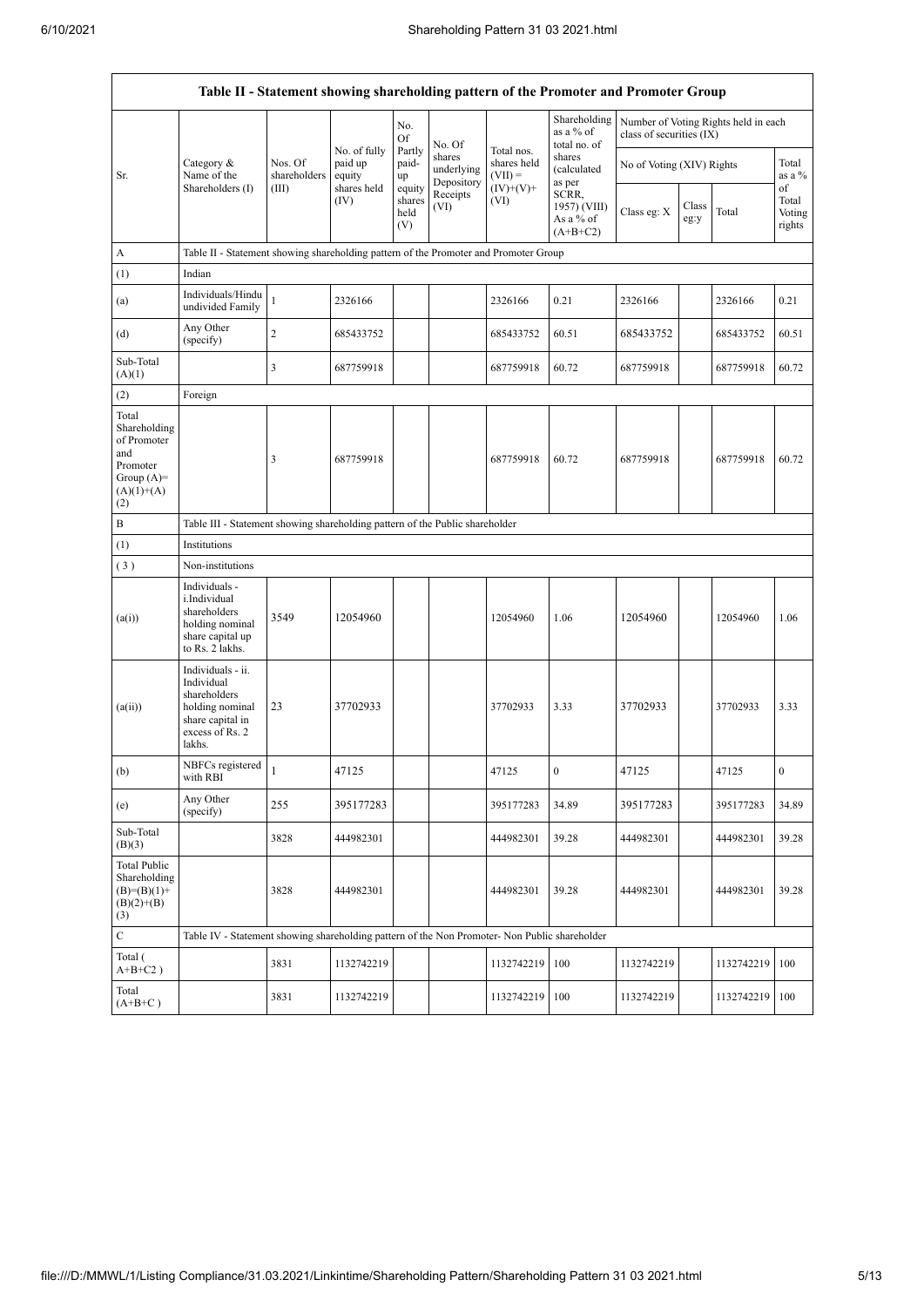r

٦

|                                                                                         |                                                 |                                                                                                                     |                                            | Table II - Statement showing shareholding pattern of the Promoter and Promoter Group                                   |                                        |                                                  |                                                                     |                                                  |                                           |
|-----------------------------------------------------------------------------------------|-------------------------------------------------|---------------------------------------------------------------------------------------------------------------------|--------------------------------------------|------------------------------------------------------------------------------------------------------------------------|----------------------------------------|--------------------------------------------------|---------------------------------------------------------------------|--------------------------------------------------|-------------------------------------------|
| Sr.                                                                                     | No. Of<br><b>Shares</b><br>Underlying           | No. of<br><b>Shares</b>                                                                                             | No. Of Shares<br>Underlying<br>Outstanding | Shareholding, as a %<br>assuming full<br>conversion of                                                                 | Number of<br>Locked in<br>shares (XII) |                                                  | Number of Shares<br>pledged or<br>otherwise<br>encumbered<br>(XIII) |                                                  | Number of<br>equity shares                |
|                                                                                         | Outstanding<br>convertible<br>securities<br>(X) | Underlying<br>convertible<br>Outstanding<br>securities and<br>Warrants<br>No. Of<br>Warrants (Xi)<br>$(X_i)$<br>(a) |                                            | convertible securities (<br>as a percentage of<br>diluted share capital)<br>$(XI) = (VII)+(X) As a %$<br>of $(A+B+C2)$ | No.<br>(a)                             | As a<br>$%$ of<br>total<br>Shares<br>held<br>(b) | No. (a)                                                             | As a<br>$%$ of<br>total<br>Shares<br>held<br>(b) | held in<br>dematerialized<br>form $(XIV)$ |
| А                                                                                       |                                                 |                                                                                                                     |                                            | Table II - Statement showing shareholding pattern of the Promoter and Promoter Group                                   |                                        |                                                  |                                                                     |                                                  |                                           |
| (1)                                                                                     | Indian                                          |                                                                                                                     |                                            |                                                                                                                        |                                        |                                                  |                                                                     |                                                  |                                           |
| (a)                                                                                     |                                                 |                                                                                                                     |                                            | 0.21                                                                                                                   |                                        |                                                  | $\mathbf{0}$                                                        | $\overline{0}$                                   | 2326166                                   |
| (d)                                                                                     |                                                 |                                                                                                                     |                                            | 60.51                                                                                                                  |                                        |                                                  | 32671700                                                            | 4.766                                            | 685433752                                 |
| Sub-Total (A)<br>(1)                                                                    |                                                 |                                                                                                                     |                                            | 60.72                                                                                                                  |                                        |                                                  | 32671700                                                            | 4.75                                             | 687759918                                 |
| (2)                                                                                     | Foreign                                         |                                                                                                                     |                                            |                                                                                                                        |                                        |                                                  |                                                                     |                                                  |                                           |
| Total<br>Shareholding<br>of Promoter<br>and Promoter<br>Group $(A)=$<br>$(A)(1)+(A)(2)$ |                                                 |                                                                                                                     |                                            | 60.72                                                                                                                  |                                        |                                                  | 32671700 4.75                                                       |                                                  | 687759918                                 |
| B                                                                                       |                                                 |                                                                                                                     |                                            | Table III - Statement showing shareholding pattern of the Public shareholder                                           |                                        |                                                  |                                                                     |                                                  |                                           |
| (1)                                                                                     | Institutions                                    |                                                                                                                     |                                            |                                                                                                                        |                                        |                                                  |                                                                     |                                                  |                                           |
| (3)                                                                                     | Non-institutions                                |                                                                                                                     |                                            |                                                                                                                        |                                        |                                                  |                                                                     |                                                  |                                           |
| (a(i))                                                                                  |                                                 |                                                                                                                     |                                            | 1.06                                                                                                                   |                                        |                                                  |                                                                     |                                                  | 12054553                                  |
| (a(ii))                                                                                 |                                                 |                                                                                                                     |                                            | 3.33                                                                                                                   |                                        |                                                  |                                                                     |                                                  | 37702933                                  |
| (b)                                                                                     |                                                 |                                                                                                                     |                                            | $\overline{0}$                                                                                                         |                                        |                                                  |                                                                     |                                                  | 47125                                     |
| (e)                                                                                     |                                                 |                                                                                                                     |                                            | 34.89                                                                                                                  |                                        |                                                  |                                                                     |                                                  | 395177283                                 |
| Sub-Total (B)<br>(3)                                                                    |                                                 |                                                                                                                     |                                            | 39.28                                                                                                                  |                                        |                                                  |                                                                     |                                                  | 444981894                                 |
| <b>Total Public</b><br>Shareholding<br>$(B)=(B)(1)+$<br>$(B)(2)+(B)(3)$                 |                                                 |                                                                                                                     |                                            | 39.28                                                                                                                  |                                        |                                                  |                                                                     |                                                  | 444981894                                 |
| $\mathbf C$                                                                             |                                                 |                                                                                                                     |                                            | Table IV - Statement showing shareholding pattern of the Non Promoter- Non Public shareholder                          |                                        |                                                  |                                                                     |                                                  |                                           |
| Total (<br>$A+B+C2$ )                                                                   |                                                 |                                                                                                                     |                                            | 100                                                                                                                    |                                        |                                                  |                                                                     |                                                  | 1132741812                                |
| Total<br>$(A+B+C)$                                                                      |                                                 |                                                                                                                     |                                            | 100                                                                                                                    |                                        |                                                  | 32671700 2.88                                                       |                                                  | 1132741812                                |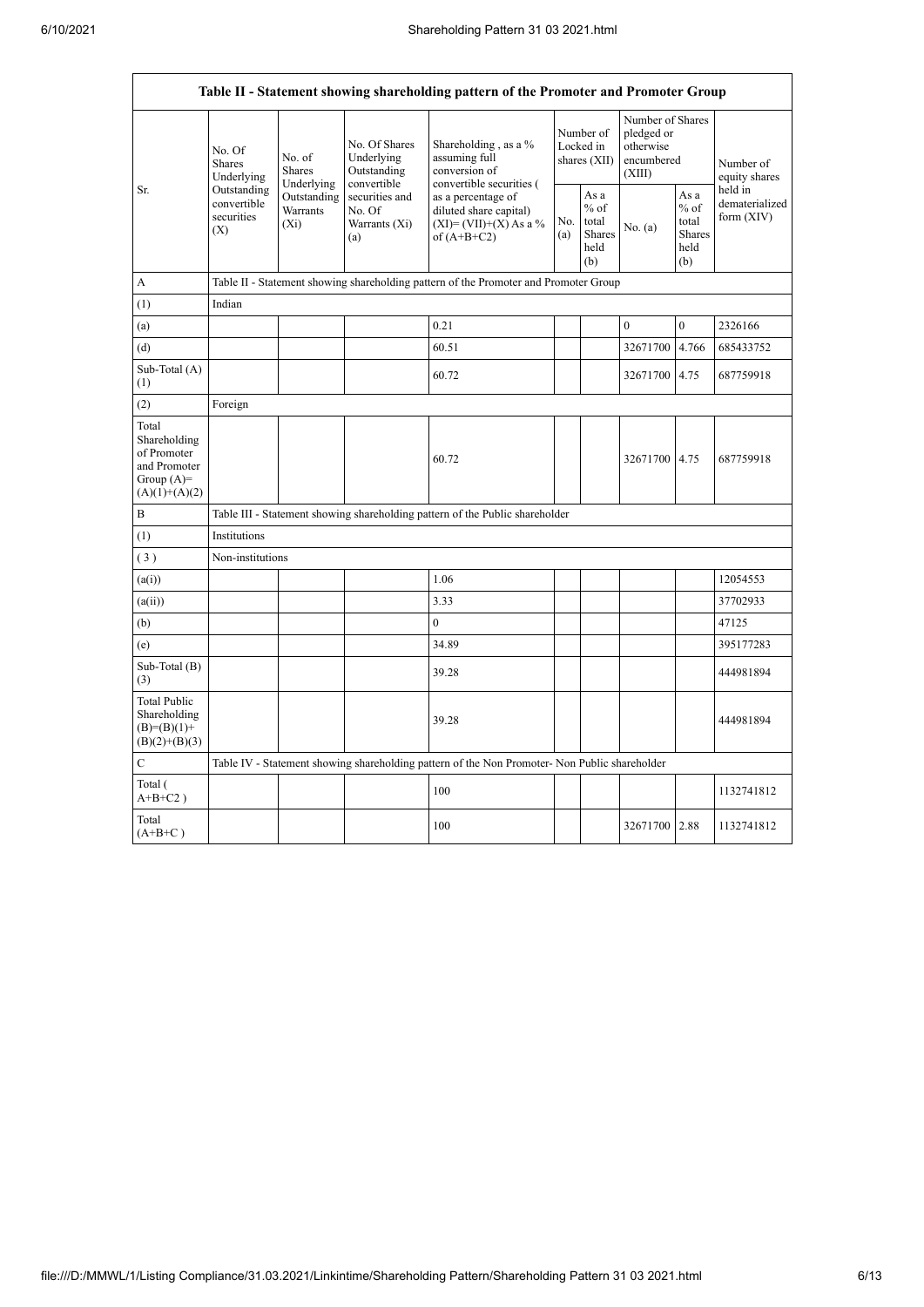|                                                                                                                                                                                          | Individuals/Hindu undivided Family                                                              |                       |  |  |  |  |  |  |
|------------------------------------------------------------------------------------------------------------------------------------------------------------------------------------------|-------------------------------------------------------------------------------------------------|-----------------------|--|--|--|--|--|--|
| Searial No.                                                                                                                                                                              | $\mathbf{1}$                                                                                    |                       |  |  |  |  |  |  |
| Name of the<br>Shareholders (I)                                                                                                                                                          | <b>MAHENDRA NAHATA</b>                                                                          | Click here to go back |  |  |  |  |  |  |
| PAN(II)                                                                                                                                                                                  | AAOPN6698M                                                                                      | Total                 |  |  |  |  |  |  |
| No. of fully paid<br>up equity shares<br>held $(IV)$                                                                                                                                     | 2326166                                                                                         | 2326166               |  |  |  |  |  |  |
| No. Of Partly paid-<br>up equity shares<br>held $(V)$                                                                                                                                    |                                                                                                 |                       |  |  |  |  |  |  |
| No. Of shares<br>underlying<br>Depository<br>Receipts (VI)                                                                                                                               |                                                                                                 |                       |  |  |  |  |  |  |
| Total nos. shares<br>held $(VII) = (IV) +$<br>$(V)$ + $(VI)$                                                                                                                             | 2326166                                                                                         | 2326166               |  |  |  |  |  |  |
| Shareholding as a<br>% of total no. of<br>shares (calculated<br>as per SCRR,<br>1957) (VIII) As a<br>% of $(A+B+C2)$                                                                     | 0.21                                                                                            | 0.21                  |  |  |  |  |  |  |
|                                                                                                                                                                                          | Number of Voting Rights held in each class of securities (IX)                                   |                       |  |  |  |  |  |  |
| Class eg: $X$                                                                                                                                                                            | 2326166                                                                                         | 2326166               |  |  |  |  |  |  |
| Class eg:y                                                                                                                                                                               |                                                                                                 |                       |  |  |  |  |  |  |
| Total                                                                                                                                                                                    | 2326166                                                                                         | 2326166               |  |  |  |  |  |  |
| Total as a % of<br>Total Voting rights                                                                                                                                                   | 0.21                                                                                            | 0.21                  |  |  |  |  |  |  |
| No. Of Shares<br>Underlying<br>Outstanding<br>convertible<br>securities $(X)$                                                                                                            |                                                                                                 |                       |  |  |  |  |  |  |
| No. of Shares<br>Underlying<br>Outstanding<br>Warrants (Xi)                                                                                                                              |                                                                                                 |                       |  |  |  |  |  |  |
| No. Of Shares<br>Underlying<br>Outstanding<br>convertible<br>securities and No.<br>Of Warrants (Xi)<br>(a)                                                                               |                                                                                                 |                       |  |  |  |  |  |  |
| Shareholding, as a<br>% assuming full<br>conversion of<br>convertible<br>securities (as a<br>percentage of<br>diluted share<br>capital) (XI)=<br>$(VII)+(Xi)(a) As a$<br>% of $(A+B+C2)$ | 0.21                                                                                            | 0.21                  |  |  |  |  |  |  |
|                                                                                                                                                                                          | Number of Locked in shares (XII)                                                                |                       |  |  |  |  |  |  |
| No. (a)<br>As a % of total                                                                                                                                                               |                                                                                                 |                       |  |  |  |  |  |  |
|                                                                                                                                                                                          | Shares held (b)                                                                                 |                       |  |  |  |  |  |  |
| No. (a)                                                                                                                                                                                  | Number of Shares pledged or otherwise encumbered (XIII)<br>$\boldsymbol{0}$<br>$\boldsymbol{0}$ |                       |  |  |  |  |  |  |
| As a % of total<br>Shares held (b)                                                                                                                                                       | $\boldsymbol{0}$                                                                                | $\boldsymbol{0}$      |  |  |  |  |  |  |
| Number of equity<br>shares held in<br>dematerialized<br>form $(XIV)$                                                                                                                     | 2326166                                                                                         | 2326166               |  |  |  |  |  |  |
| Reason for not providing PAN                                                                                                                                                             |                                                                                                 |                       |  |  |  |  |  |  |
| Reason for not<br>providing PAN                                                                                                                                                          |                                                                                                 |                       |  |  |  |  |  |  |
| Shareholder type                                                                                                                                                                         | Promoter                                                                                        |                       |  |  |  |  |  |  |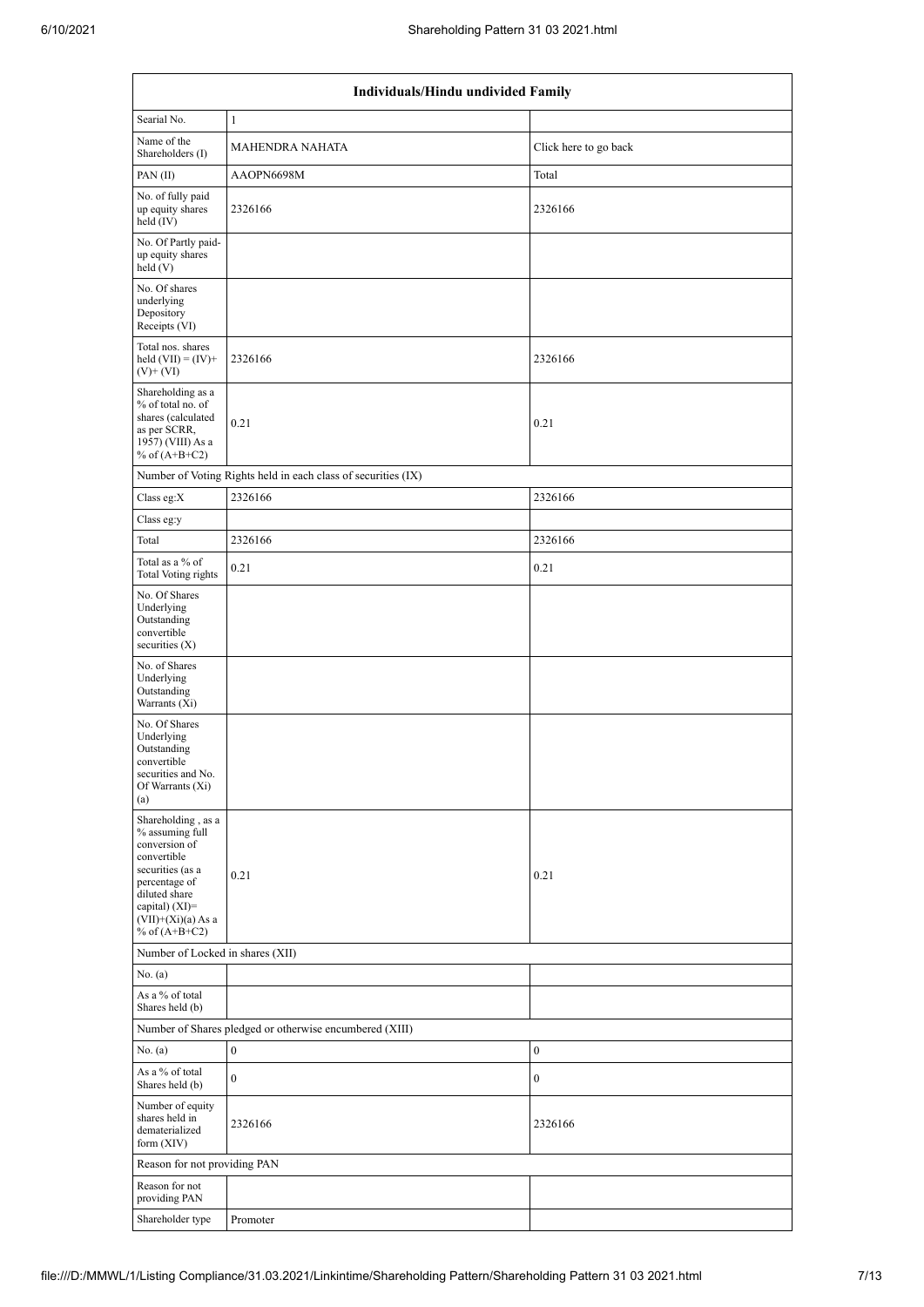| Any Other (specify)                                                                                                                                                                    |                                                               |                                       |                          |  |  |  |  |  |
|----------------------------------------------------------------------------------------------------------------------------------------------------------------------------------------|---------------------------------------------------------------|---------------------------------------|--------------------------|--|--|--|--|--|
| Searial No.                                                                                                                                                                            | $\mathbf{1}$                                                  | $\mathfrak{2}$                        |                          |  |  |  |  |  |
| Category                                                                                                                                                                               | <b>Bodies Corporate</b>                                       | <b>Bodies Corporate</b>               | Click here to go<br>back |  |  |  |  |  |
| Name of the<br>Shareholders (I)                                                                                                                                                        | NEXTWAVE COMMUNICATIONS PRIVATE<br><b>LIMITED</b>             | MN VENTURES PRIVATE<br><b>LIMITED</b> |                          |  |  |  |  |  |
| PAN(II)                                                                                                                                                                                | AACCD7696J                                                    | AACCI2827E                            | Total                    |  |  |  |  |  |
| No. of the<br>Shareholders (I)                                                                                                                                                         | $\mathbf{1}$                                                  | $\mathbf{1}$                          | $\sqrt{2}$               |  |  |  |  |  |
| No. of fully paid<br>up equity shares<br>held (IV)                                                                                                                                     | 40794146                                                      | 644639606                             | 685433752                |  |  |  |  |  |
| No. Of Partly paid-<br>up equity shares<br>held (V)                                                                                                                                    |                                                               |                                       |                          |  |  |  |  |  |
| No. Of shares<br>underlying<br>Depository<br>Receipts (VI)                                                                                                                             |                                                               |                                       |                          |  |  |  |  |  |
| Total nos. shares<br>held $(VII) = (IV) +$<br>$(V)$ + $(VI)$                                                                                                                           | 40794146                                                      | 644639606                             | 685433752                |  |  |  |  |  |
| Shareholding as a<br>% of total no. of<br>shares (calculated<br>as per SCRR,<br>1957) (VIII) As a<br>% of $(A+B+C2)$                                                                   | 3.6                                                           | 56.91                                 | 60.51                    |  |  |  |  |  |
|                                                                                                                                                                                        | Number of Voting Rights held in each class of securities (IX) |                                       |                          |  |  |  |  |  |
| Class eg: X                                                                                                                                                                            | 40794146                                                      | 644639606                             | 685433752                |  |  |  |  |  |
| Class eg:y                                                                                                                                                                             |                                                               |                                       |                          |  |  |  |  |  |
| Total                                                                                                                                                                                  | 40794146                                                      | 644639606                             | 685433752                |  |  |  |  |  |
| Total as a % of<br>Total Voting rights                                                                                                                                                 | 3.6                                                           | 56.91                                 | 60.51                    |  |  |  |  |  |
| No. Of Shares<br>Underlying<br>Outstanding<br>convertible<br>securities $(X)$                                                                                                          |                                                               |                                       |                          |  |  |  |  |  |
| No. of Shares<br>Underlying<br>Outstanding<br>Warrants (Xi)                                                                                                                            |                                                               |                                       |                          |  |  |  |  |  |
| No. Of Shares<br>Underlying<br>Outstanding<br>convertible<br>securities and No.<br>Of Warrants (Xi)<br>(a)                                                                             |                                                               |                                       |                          |  |  |  |  |  |
| Shareholding, as a<br>% assuming full<br>conversion of<br>convertible<br>securities (as a<br>percentage of<br>diluted share<br>capital) $(XI)=$<br>$(VII)+(X)$ As a %<br>of $(A+B+C2)$ | 3.6                                                           | 56.91                                 | 60.51                    |  |  |  |  |  |
|                                                                                                                                                                                        | Number of Locked in shares (XII)                              |                                       |                          |  |  |  |  |  |
| No. (a)                                                                                                                                                                                |                                                               |                                       |                          |  |  |  |  |  |
| As a % of total<br>Shares held (b)                                                                                                                                                     |                                                               |                                       |                          |  |  |  |  |  |
|                                                                                                                                                                                        | Number of Shares pledged or otherwise encumbered (XIII)       |                                       |                          |  |  |  |  |  |
| No. (a)                                                                                                                                                                                | $\boldsymbol{0}$                                              | 32671700                              | 32671700                 |  |  |  |  |  |
| As a % of total<br>Shares held (b)                                                                                                                                                     | $\boldsymbol{0}$                                              | 5.07                                  | 4.77                     |  |  |  |  |  |
| Number of equity<br>shares held in<br>dematerialized<br>form (XIV)                                                                                                                     | 40794146                                                      | 644639606                             | 685433752                |  |  |  |  |  |
| Reason for not providing PAN                                                                                                                                                           |                                                               |                                       |                          |  |  |  |  |  |

┯

 $\top$ 

 $\mathsf{I}$ 

 $\top$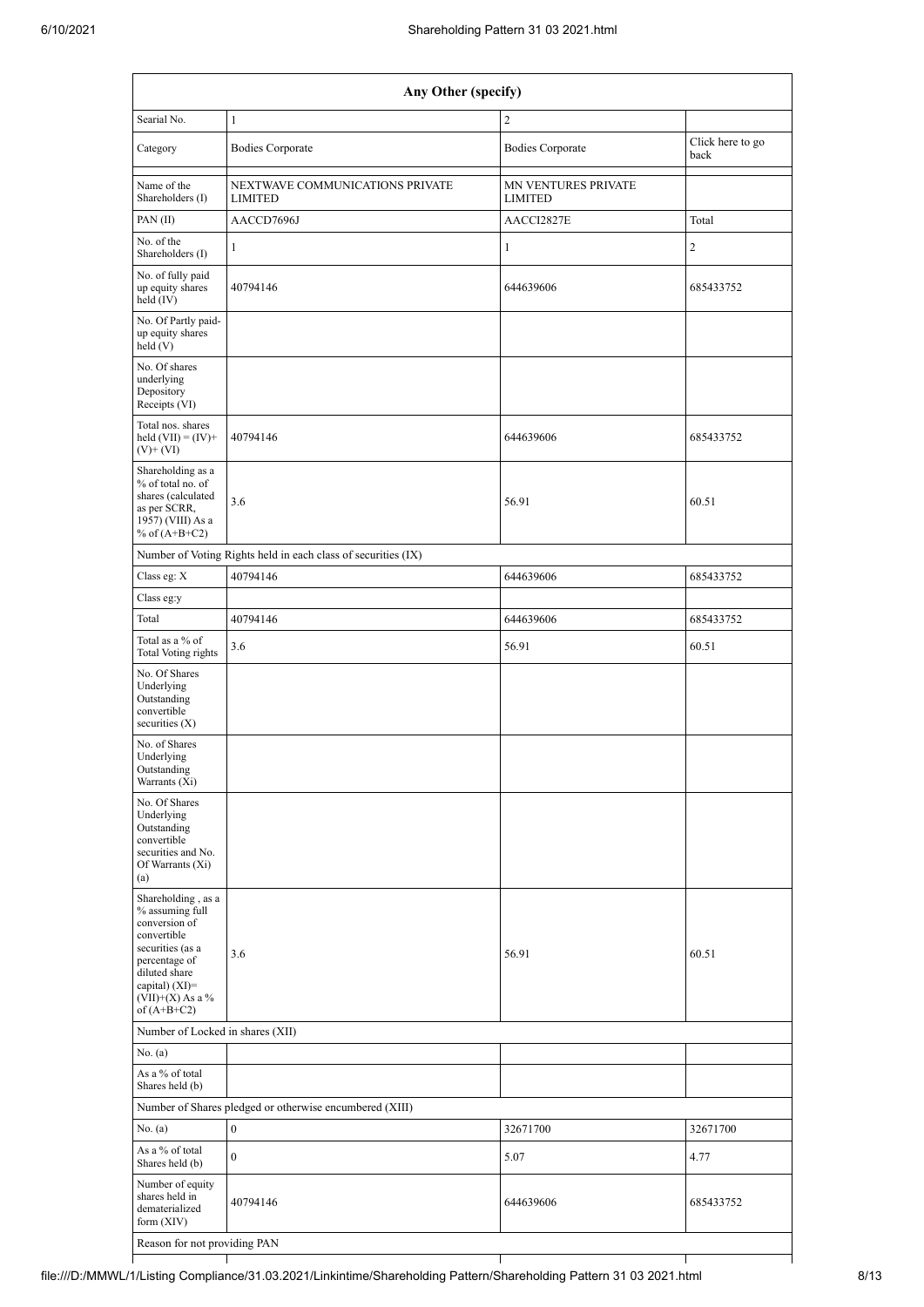| Reason for not<br>providing PAN |                       |                |  |
|---------------------------------|-----------------------|----------------|--|
| Shareholder type                | <b>Promoter Group</b> | Promoter Group |  |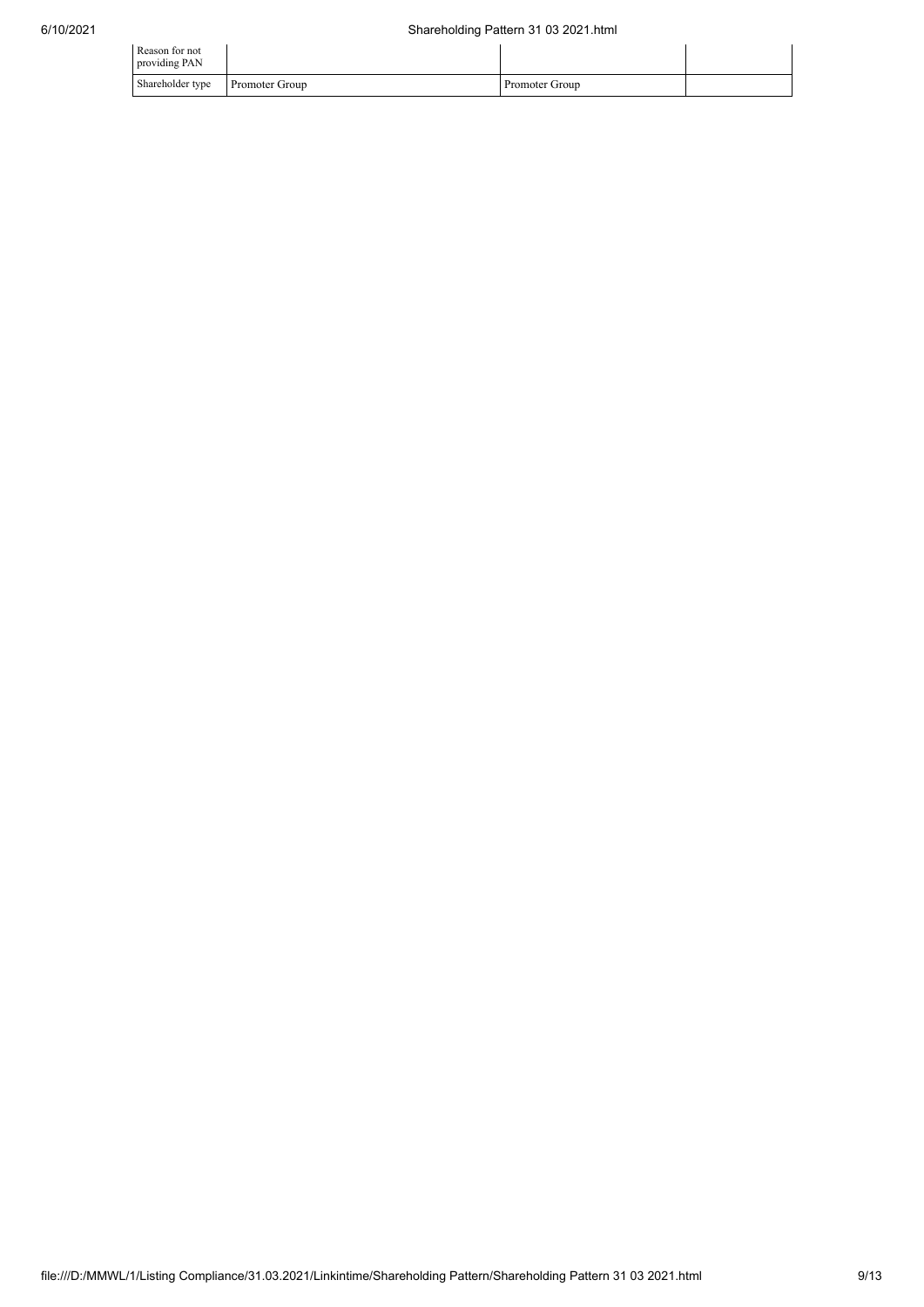| Searial No.<br>$\overline{c}$<br>3<br>$\overline{4}$<br>7<br>$\mathbf{1}$<br>5<br>6<br>Non-<br>Clearing<br>Category<br>Resident<br><b>HUF</b><br><b>Bodies Corporate</b><br><b>Bodies Corporate</b><br><b>Bodies Corporate</b><br>Members<br>Indian (NRI)<br>More than 1<br>More than 1<br>More than 1<br>More than 1<br>Category / More<br>percentage of<br>percentage of<br>percentage of<br>percentage of<br>Category<br>Category<br>Category<br>than 1 percentage<br>shareholding<br>shareholding<br>shareholding<br>shareholding<br><b>TEESTA</b><br><b>ADESH</b><br><b>HASTIN</b><br>Name of the<br><b>BROKING</b><br><b>RETAIL</b><br>V AND A<br><b>MARKETING</b><br>Shareholders (I)<br>HOUSE PVT.<br><b>PRIVATE</b><br>PRIVATE LIMITED<br><b>LIMITED</b><br>LTD.<br>PAN $(II)$<br>AADCP6079Q<br>AABCH5715P<br>AACCT8123E<br>No. of the<br>29<br>143<br>$\mathbf{1}$<br>$\mathbf{1}$<br>13<br>1<br>1<br>Shareholders (I)<br>No. of fully paid<br>up equity shares<br>94203<br>1868065<br>22387000<br>52500000<br>273355<br>17819645<br>263568184<br>$held$ (IV)<br>No. Of Partly paid-<br>up equity shares<br>held(V)<br>No. Of shares<br>underlying<br>Depository<br>Receipts (VI)<br>Total nos. shares<br>94203<br>273355<br>1868065<br>17819645<br>22387000<br>52500000<br>263568184<br>held $(VII) = (IV) +$<br>$(V)$ + $(VI)$<br>Shareholding as a<br>% of total no. of<br>shares (calculated<br>0.01<br>0.02<br>0.16<br>1.57<br>1.98<br>4.63<br>23.27<br>as per SCRR,<br>1957) (VIII) As a<br>% of $(A+B+C2)$<br>Number of Voting Rights held in each class of securities (IX)<br>Class eg: X<br>94203<br>273355<br>1868065<br>17819645<br>22387000<br>52500000<br>263568184<br>Class eg:y<br>94203<br>Total<br>273355<br>1868065<br>17819645<br>22387000<br>52500000<br>263568184<br>Total as a % of<br>0.01<br>0.02<br>0.16<br>1.57<br>1.98<br>4.63<br>23.27<br>Total Voting rights<br>No. Of Shares<br>Underlying<br>Outstanding<br>convertible<br>securities $(X)$<br>No. of Shares<br>Underlying<br>Outstanding<br>Warrants (Xi)<br>No. Of Shares<br>Underlying<br>Outstanding<br>convertible<br>securities and No.<br>Of Warrants (Xi)<br>(a)<br>Shareholding, as a<br>% assuming full<br>conversion of<br>convertible<br>securities (as a<br>0.01<br>0.02<br>0.16<br>1.57<br>1.98<br>4.63<br>23.27<br>percentage of<br>diluted share<br>capital) (XI)=<br>$(VII)+(X)$ As a %<br>of $(A+B+C2)$<br>Number of Locked in shares (XII)<br>No. (a) | Any Other (specify) |  |  |  |  |  |  |                         |
|-------------------------------------------------------------------------------------------------------------------------------------------------------------------------------------------------------------------------------------------------------------------------------------------------------------------------------------------------------------------------------------------------------------------------------------------------------------------------------------------------------------------------------------------------------------------------------------------------------------------------------------------------------------------------------------------------------------------------------------------------------------------------------------------------------------------------------------------------------------------------------------------------------------------------------------------------------------------------------------------------------------------------------------------------------------------------------------------------------------------------------------------------------------------------------------------------------------------------------------------------------------------------------------------------------------------------------------------------------------------------------------------------------------------------------------------------------------------------------------------------------------------------------------------------------------------------------------------------------------------------------------------------------------------------------------------------------------------------------------------------------------------------------------------------------------------------------------------------------------------------------------------------------------------------------------------------------------------------------------------------------------------------------------------------------------------------------------------------------------------------------------------------------------------------------------------------------------------------------------------------------------------------------------------------------------------------------------------------------------------------------------------------------------------------------------------------------------------|---------------------|--|--|--|--|--|--|-------------------------|
|                                                                                                                                                                                                                                                                                                                                                                                                                                                                                                                                                                                                                                                                                                                                                                                                                                                                                                                                                                                                                                                                                                                                                                                                                                                                                                                                                                                                                                                                                                                                                                                                                                                                                                                                                                                                                                                                                                                                                                                                                                                                                                                                                                                                                                                                                                                                                                                                                                                                   |                     |  |  |  |  |  |  |                         |
|                                                                                                                                                                                                                                                                                                                                                                                                                                                                                                                                                                                                                                                                                                                                                                                                                                                                                                                                                                                                                                                                                                                                                                                                                                                                                                                                                                                                                                                                                                                                                                                                                                                                                                                                                                                                                                                                                                                                                                                                                                                                                                                                                                                                                                                                                                                                                                                                                                                                   |                     |  |  |  |  |  |  | <b>Bodies Corporate</b> |
|                                                                                                                                                                                                                                                                                                                                                                                                                                                                                                                                                                                                                                                                                                                                                                                                                                                                                                                                                                                                                                                                                                                                                                                                                                                                                                                                                                                                                                                                                                                                                                                                                                                                                                                                                                                                                                                                                                                                                                                                                                                                                                                                                                                                                                                                                                                                                                                                                                                                   |                     |  |  |  |  |  |  |                         |
|                                                                                                                                                                                                                                                                                                                                                                                                                                                                                                                                                                                                                                                                                                                                                                                                                                                                                                                                                                                                                                                                                                                                                                                                                                                                                                                                                                                                                                                                                                                                                                                                                                                                                                                                                                                                                                                                                                                                                                                                                                                                                                                                                                                                                                                                                                                                                                                                                                                                   |                     |  |  |  |  |  |  | <b>VENTURES LLP</b>     |
|                                                                                                                                                                                                                                                                                                                                                                                                                                                                                                                                                                                                                                                                                                                                                                                                                                                                                                                                                                                                                                                                                                                                                                                                                                                                                                                                                                                                                                                                                                                                                                                                                                                                                                                                                                                                                                                                                                                                                                                                                                                                                                                                                                                                                                                                                                                                                                                                                                                                   |                     |  |  |  |  |  |  | AADCV9379B              |
|                                                                                                                                                                                                                                                                                                                                                                                                                                                                                                                                                                                                                                                                                                                                                                                                                                                                                                                                                                                                                                                                                                                                                                                                                                                                                                                                                                                                                                                                                                                                                                                                                                                                                                                                                                                                                                                                                                                                                                                                                                                                                                                                                                                                                                                                                                                                                                                                                                                                   |                     |  |  |  |  |  |  |                         |
|                                                                                                                                                                                                                                                                                                                                                                                                                                                                                                                                                                                                                                                                                                                                                                                                                                                                                                                                                                                                                                                                                                                                                                                                                                                                                                                                                                                                                                                                                                                                                                                                                                                                                                                                                                                                                                                                                                                                                                                                                                                                                                                                                                                                                                                                                                                                                                                                                                                                   |                     |  |  |  |  |  |  |                         |
|                                                                                                                                                                                                                                                                                                                                                                                                                                                                                                                                                                                                                                                                                                                                                                                                                                                                                                                                                                                                                                                                                                                                                                                                                                                                                                                                                                                                                                                                                                                                                                                                                                                                                                                                                                                                                                                                                                                                                                                                                                                                                                                                                                                                                                                                                                                                                                                                                                                                   |                     |  |  |  |  |  |  |                         |
|                                                                                                                                                                                                                                                                                                                                                                                                                                                                                                                                                                                                                                                                                                                                                                                                                                                                                                                                                                                                                                                                                                                                                                                                                                                                                                                                                                                                                                                                                                                                                                                                                                                                                                                                                                                                                                                                                                                                                                                                                                                                                                                                                                                                                                                                                                                                                                                                                                                                   |                     |  |  |  |  |  |  |                         |
|                                                                                                                                                                                                                                                                                                                                                                                                                                                                                                                                                                                                                                                                                                                                                                                                                                                                                                                                                                                                                                                                                                                                                                                                                                                                                                                                                                                                                                                                                                                                                                                                                                                                                                                                                                                                                                                                                                                                                                                                                                                                                                                                                                                                                                                                                                                                                                                                                                                                   |                     |  |  |  |  |  |  |                         |
|                                                                                                                                                                                                                                                                                                                                                                                                                                                                                                                                                                                                                                                                                                                                                                                                                                                                                                                                                                                                                                                                                                                                                                                                                                                                                                                                                                                                                                                                                                                                                                                                                                                                                                                                                                                                                                                                                                                                                                                                                                                                                                                                                                                                                                                                                                                                                                                                                                                                   |                     |  |  |  |  |  |  |                         |
|                                                                                                                                                                                                                                                                                                                                                                                                                                                                                                                                                                                                                                                                                                                                                                                                                                                                                                                                                                                                                                                                                                                                                                                                                                                                                                                                                                                                                                                                                                                                                                                                                                                                                                                                                                                                                                                                                                                                                                                                                                                                                                                                                                                                                                                                                                                                                                                                                                                                   |                     |  |  |  |  |  |  |                         |
|                                                                                                                                                                                                                                                                                                                                                                                                                                                                                                                                                                                                                                                                                                                                                                                                                                                                                                                                                                                                                                                                                                                                                                                                                                                                                                                                                                                                                                                                                                                                                                                                                                                                                                                                                                                                                                                                                                                                                                                                                                                                                                                                                                                                                                                                                                                                                                                                                                                                   |                     |  |  |  |  |  |  |                         |
|                                                                                                                                                                                                                                                                                                                                                                                                                                                                                                                                                                                                                                                                                                                                                                                                                                                                                                                                                                                                                                                                                                                                                                                                                                                                                                                                                                                                                                                                                                                                                                                                                                                                                                                                                                                                                                                                                                                                                                                                                                                                                                                                                                                                                                                                                                                                                                                                                                                                   |                     |  |  |  |  |  |  |                         |
|                                                                                                                                                                                                                                                                                                                                                                                                                                                                                                                                                                                                                                                                                                                                                                                                                                                                                                                                                                                                                                                                                                                                                                                                                                                                                                                                                                                                                                                                                                                                                                                                                                                                                                                                                                                                                                                                                                                                                                                                                                                                                                                                                                                                                                                                                                                                                                                                                                                                   |                     |  |  |  |  |  |  |                         |
|                                                                                                                                                                                                                                                                                                                                                                                                                                                                                                                                                                                                                                                                                                                                                                                                                                                                                                                                                                                                                                                                                                                                                                                                                                                                                                                                                                                                                                                                                                                                                                                                                                                                                                                                                                                                                                                                                                                                                                                                                                                                                                                                                                                                                                                                                                                                                                                                                                                                   |                     |  |  |  |  |  |  |                         |
|                                                                                                                                                                                                                                                                                                                                                                                                                                                                                                                                                                                                                                                                                                                                                                                                                                                                                                                                                                                                                                                                                                                                                                                                                                                                                                                                                                                                                                                                                                                                                                                                                                                                                                                                                                                                                                                                                                                                                                                                                                                                                                                                                                                                                                                                                                                                                                                                                                                                   |                     |  |  |  |  |  |  |                         |
|                                                                                                                                                                                                                                                                                                                                                                                                                                                                                                                                                                                                                                                                                                                                                                                                                                                                                                                                                                                                                                                                                                                                                                                                                                                                                                                                                                                                                                                                                                                                                                                                                                                                                                                                                                                                                                                                                                                                                                                                                                                                                                                                                                                                                                                                                                                                                                                                                                                                   |                     |  |  |  |  |  |  |                         |
|                                                                                                                                                                                                                                                                                                                                                                                                                                                                                                                                                                                                                                                                                                                                                                                                                                                                                                                                                                                                                                                                                                                                                                                                                                                                                                                                                                                                                                                                                                                                                                                                                                                                                                                                                                                                                                                                                                                                                                                                                                                                                                                                                                                                                                                                                                                                                                                                                                                                   |                     |  |  |  |  |  |  |                         |
|                                                                                                                                                                                                                                                                                                                                                                                                                                                                                                                                                                                                                                                                                                                                                                                                                                                                                                                                                                                                                                                                                                                                                                                                                                                                                                                                                                                                                                                                                                                                                                                                                                                                                                                                                                                                                                                                                                                                                                                                                                                                                                                                                                                                                                                                                                                                                                                                                                                                   |                     |  |  |  |  |  |  |                         |
|                                                                                                                                                                                                                                                                                                                                                                                                                                                                                                                                                                                                                                                                                                                                                                                                                                                                                                                                                                                                                                                                                                                                                                                                                                                                                                                                                                                                                                                                                                                                                                                                                                                                                                                                                                                                                                                                                                                                                                                                                                                                                                                                                                                                                                                                                                                                                                                                                                                                   |                     |  |  |  |  |  |  |                         |
|                                                                                                                                                                                                                                                                                                                                                                                                                                                                                                                                                                                                                                                                                                                                                                                                                                                                                                                                                                                                                                                                                                                                                                                                                                                                                                                                                                                                                                                                                                                                                                                                                                                                                                                                                                                                                                                                                                                                                                                                                                                                                                                                                                                                                                                                                                                                                                                                                                                                   |                     |  |  |  |  |  |  |                         |
| Shares held (b)                                                                                                                                                                                                                                                                                                                                                                                                                                                                                                                                                                                                                                                                                                                                                                                                                                                                                                                                                                                                                                                                                                                                                                                                                                                                                                                                                                                                                                                                                                                                                                                                                                                                                                                                                                                                                                                                                                                                                                                                                                                                                                                                                                                                                                                                                                                                                                                                                                                   | As a % of total     |  |  |  |  |  |  |                         |
| Number of equity<br>shares held in<br>94203<br>273355<br>1868065<br>17819645<br>22387000<br>52500000<br>263568184<br>dematerialized<br>form $(XIV)$<br>Reason for not providing PAN                                                                                                                                                                                                                                                                                                                                                                                                                                                                                                                                                                                                                                                                                                                                                                                                                                                                                                                                                                                                                                                                                                                                                                                                                                                                                                                                                                                                                                                                                                                                                                                                                                                                                                                                                                                                                                                                                                                                                                                                                                                                                                                                                                                                                                                                               |                     |  |  |  |  |  |  |                         |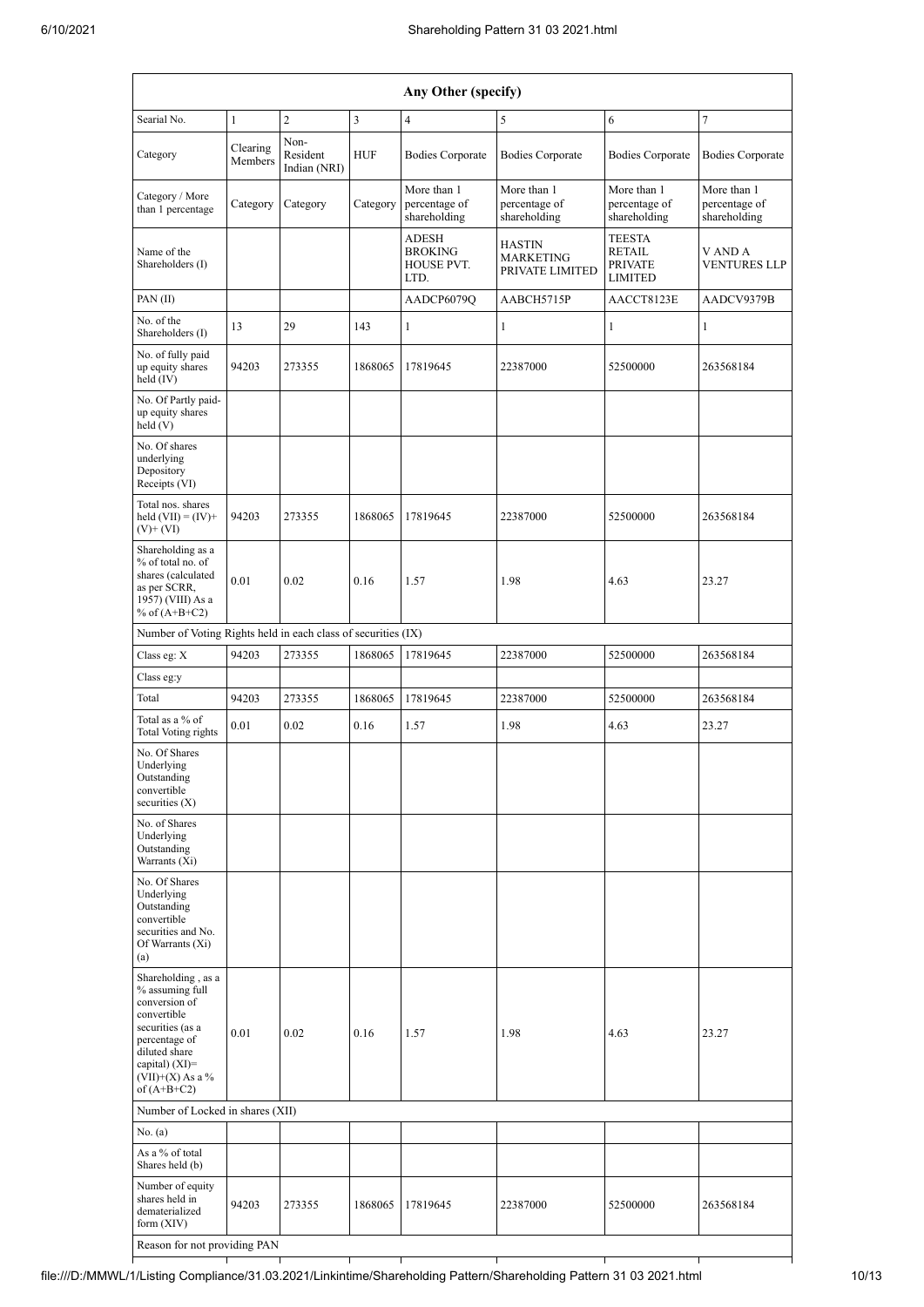| tor not<br>Reason |  |  |  |  |
|-------------------|--|--|--|--|
| providing PAN     |  |  |  |  |